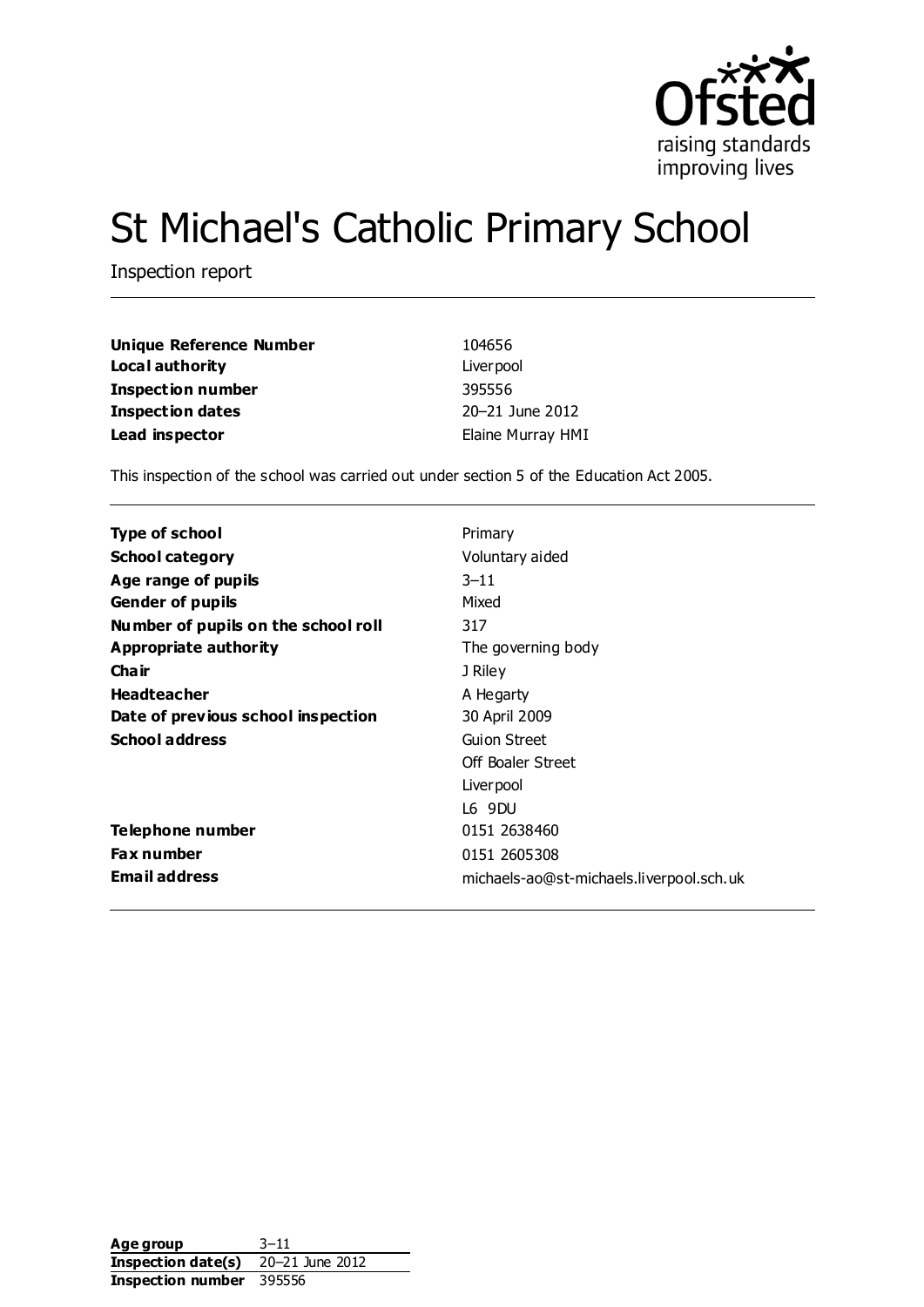

You can use Parent View to give Ofsted your opinion on your child's school. Ofsted will use the information parents and carers provide when deciding which schools to inspect and when.

You can also use Parent View to find out what other parents and carers think about schools in England. You can visit [www.parentview.ofsted.gov.uk,](../../../AppData/Local/Microsoft/murraye/AppData/Local/Microsoft/Windows/Temporary%20Internet%20Files/Content.IE5/DIJN66W5/www.parentview.ofsted.gov.uk) or look for the link on the main Ofsted website: [www.ofsted.gov.uk](../../../AppData/Local/Microsoft/murraye/AppData/Local/Microsoft/Windows/Temporary%20Internet%20Files/Content.IE5/DIJN66W5/www.ofsted.gov.uk)

The Office for Standards in Education, Children's Services and Skills (Ofsted) regulates and inspects to achieve excellence in the care of children and young people, and in education and skills for learners of all ages. It regulates and inspects childcare and children's social care, and inspects the Children and Family Court Advisory Support Service (Cafcass), schools, colleges, initial teacher training, work-based learning and skills training, adult and community learning, and education and training in prisons and other secure establishments. It assesses council children's services, and inspects services for looked after children, safeguarding and child protection.

Further copies of this report are obtainable from the school. Under the Education Act 2005, the school must provide a copy of this report free of charge to certa in categories of people. A charge not exceeding the full cost of reproduction may be made for any other copies supplied.

If you would like a copy of this document in a different format, such as large print or Braille, please telephone 0300 123 4234, or email [enquiries@ofsted.gov.uk](mailto:enquiries@ofsted.gov.uk)

You may copy all or parts of this document for non-commercial purposes, as long as you give details of the source and date of publication and do not alter the information in any way.

To receive regular email alerts about new publications, including survey reports and school inspection reports, please visit our website and go to 'Subscribe'.

Piccadilly Gate Store Street Manchester M1 2WD

T: 0300 123 4234 Textphone: 0161 618 8524 [enquiries@ofsted.gov.uk](mailto:enquiries@ofsted.gov.uk) [www.ofsted.gov.uk](http://www.ofsted.gov.uk/)



© Crown copyright 2012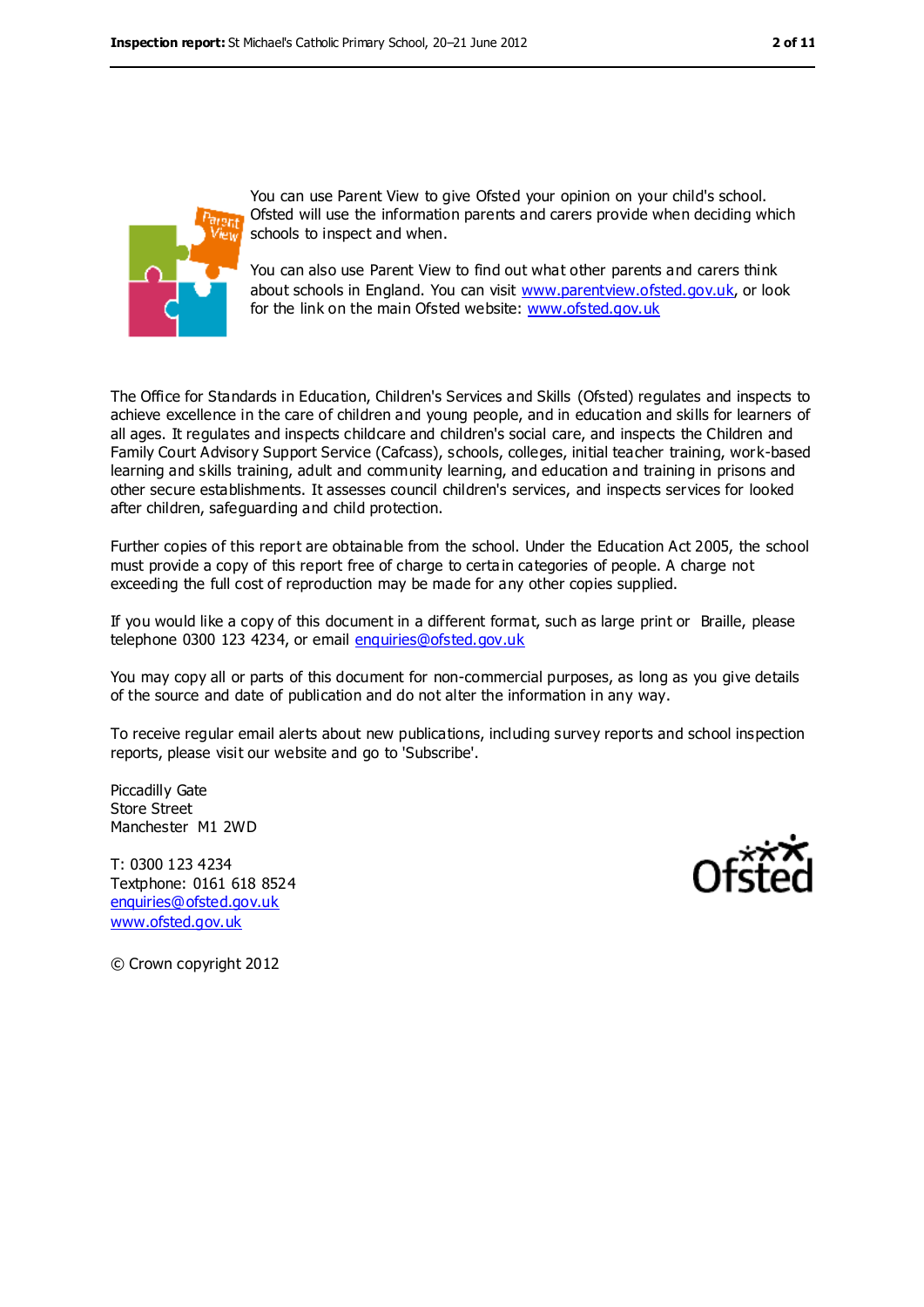# **Introduction**

Inspection team

Elaine Murray Neil Dixon Her Majesty's Inspector Additional inspector David Halford **Additional inspector** Additional inspector

This inspection was carried out with two days' notice. Inspectors observed 19 lessons taught by 11 teachers. Meetings were held with parents, carers and pupils, representatives of the governing body, and a wide range of staff. Inspectors observed the school's work, and looked at a wide range of documentation including self-evaluation documents, strategic plans and other development plans. Inspectors also heard a small number of children from Year 1 and Year 2 read individually. Inspectors scrutinised 61 questionnaires returned by parents and carers and those returned by staff and pupils.

# **Information about the school**

St Michael's Catholic Primary School is a larger than average primary school. The proportion of pupils known to be eligible for free school meals is high. Most pupils are White British but the proportion of pupils from other ethnic backgrounds is above average, as is the proportion of pupils whose first language is not English. An above average proportion of pupils join and leave the school throughout the school year. The school meets the current floor standards, which set the minimum expectations for pupils' attainment and progress. The proportion of disabled pupils and those who have special educational needs supported by School Action Plus or with a statement of special educational needs is average. The school provides a breakfast-club for pupils. The school has the Basic Skills Quality Mark.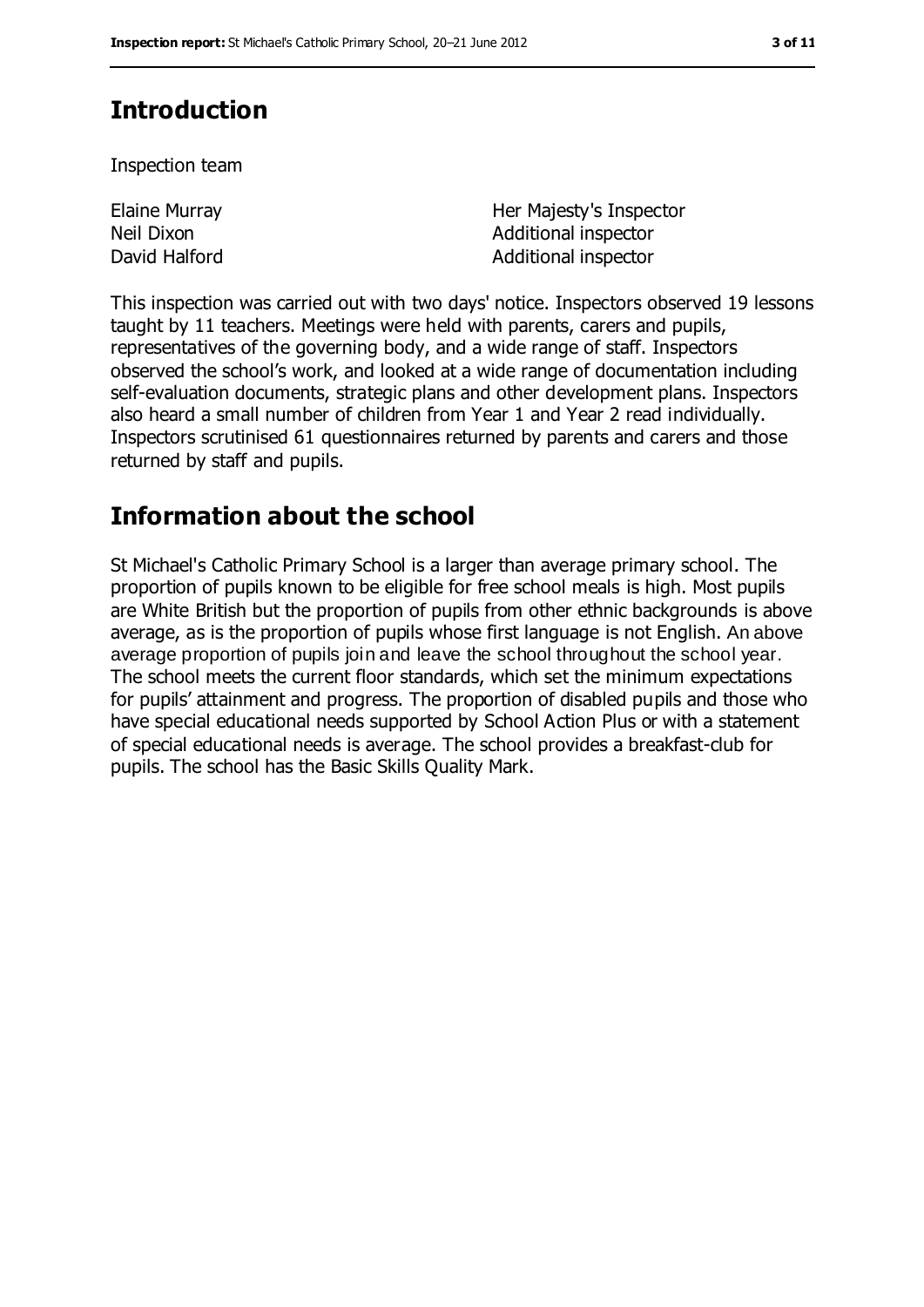**Inspection grades: 1 is outstanding, 2 is good, 3 is satisfactory and 4 is inadequate** Please turn to the glossary for a description of the grades and inspection terms

# **Inspection judgements**

| <b>Overall Effectiveness</b> |  |
|------------------------------|--|
|------------------------------|--|

| <b>Achievement of pupils</b>          |  |
|---------------------------------------|--|
| <b>Quality of teaching</b>            |  |
| <b>Behaviour and safety of pupils</b> |  |
| <b>Leadership and management</b>      |  |

### **Key Findings**

- This is a good school. The school has a strong focus on providing a nurturing environment for pupils and developing their well-being. The school is not outstanding because the quality of teaching and pupils' learning and achievement are not yet outstanding. Attendance is low and persistent absence is higher than average.
- Achievement is good. From below average starting points on entry to nursery, pupils make good progress to reach broadly average standards in mathematics and English by the end of Year 6.
- Teaching is good overall. Relationships between adults and pupils are positive. In most lessons teaching motivates and enthuses pupils. Most lessons are adapted to meet the needs of different abilities. In a few lessons, more-able pupils are not provided with a sufficient level of challenge. Guidance given to pupils through marking does not always make clear to pupils what they need to do to improve.
- Pupils behave well in lessons and around school. They co-operate well together in lessons and are polite. Despite the school's determined efforts to tackle the issue, a higher than average number of pupils is persistently absent from school. A very small minority of pupils are not consistently punctual to school.
- **Leadership and management are good. The management of teaching** performance ensures that most lessons are good. The curriculum is effective, inclusive and meets the needs of the school's diverse population. Pupils' spiritual, moral, social and cultural development is well-promoted.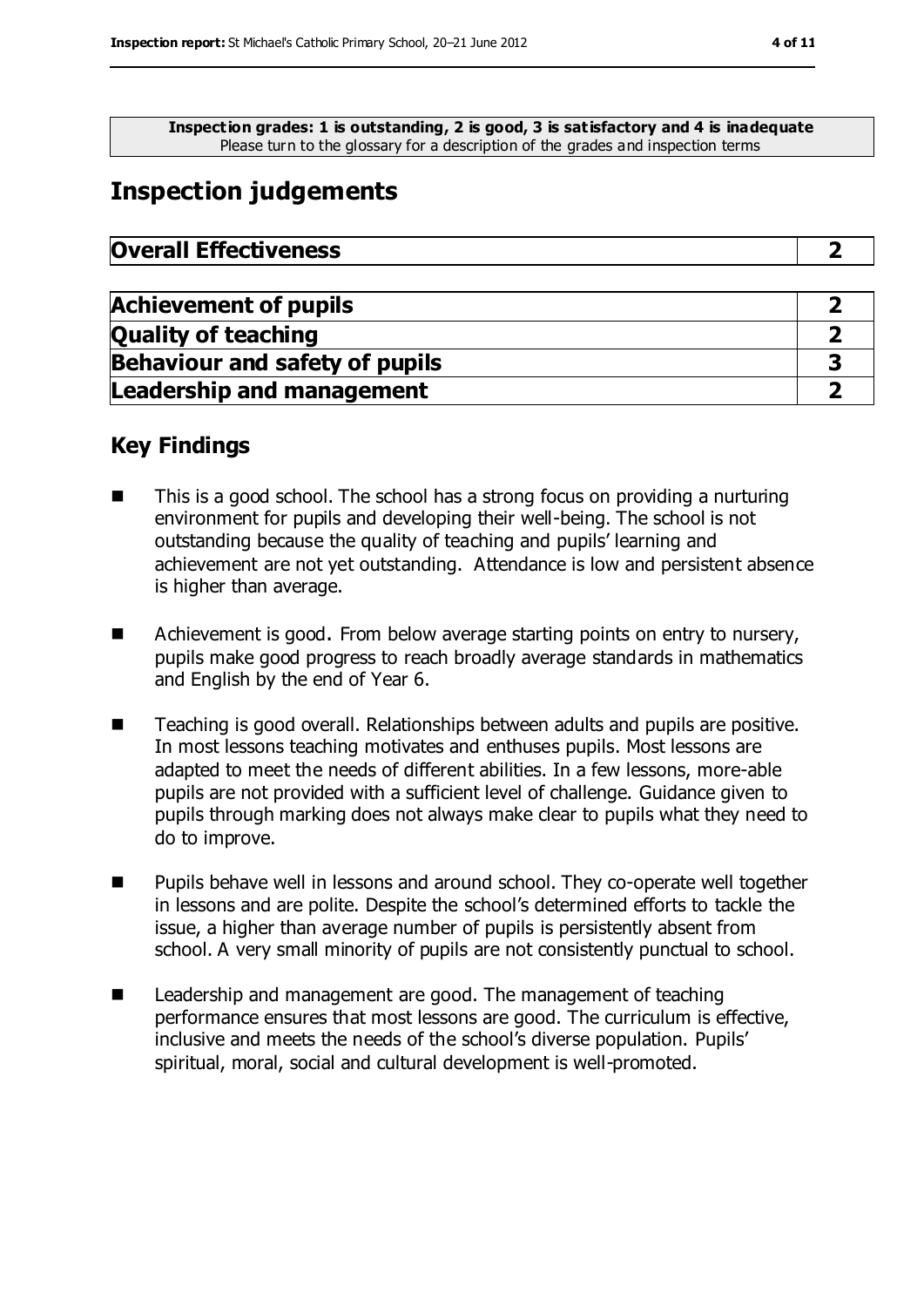## **What does the school need to do to improve further?**

- $\blacksquare$  Improve the quality of teaching and pupils' achievement by:
	- ensuring that more-able pupils are given a appropriate level of challenge in lessons
	- ensuring that the marking policy is used consistently so that all pupils have a clear understanding of the next steps in their learning.
- Work closely with parents and carers to improve rates of attendance, reduce rates of persistent absence and ensure that more pupils are consistently punctual to school.

## **Main Report**

#### **Achievement of pupils**

All of the parents and carers who completed the questionnaire believe that their children are making good progress at the school. Inspection findings agree with this view. Most children join the nursery with skill levels that are below, and for some children well below, expectations for their age. Skill levels are particularly low in personal, social and emotional development and in communication language and literacy. Children make good progress during their time in nursery and reception class, particularly in developing communication and social skills. They continue to make good progress through Key Stage 1 and Key Stage 2 to attain broadly average standards by the end of Year 6. Attainment at the end of Key Stage 1 dipped last year, largely due to a high level of movement of pupils in and out of the Year 2 class during the year. Standards have risen again this year, but remain lower in writing than in other subjects. The school is aware of this and has clear plans in place to raise attainment in writing. Disabled pupils and those who have special educational needs make good progress from their individual starting points through a wide range of support strategies. There are no notable differences in the attainment of pupils who are known to be eligible for free school meals and those who are not. Pupils for whom English is an additional language are well-supported and make good progress.

Basic reading skills are well-taught and by the end of Year 2 and Year 6 most pupils attain broadly average standards in reading. Children in nursery class show a good understanding of the sequence of the 'Goldilocks and the Three Bears' story, which was the focus for activities. Pupils in Year 1 and Year 2 show a keen interest in books and stories and growing fluency in reading. Those pupils who are not yet reading with confidence are learning to use their knowledge of the sounds that groups of letters represent to read unfamiliar words.

Pupils have positive attitudes to learning and co-operate well together in lessons. In a Year 4 literacy lesson, pupils worked individually to draft open questions with which to interview a book character. They then worked well in groups to read each pupil's question and decide which would best encourage the book character to explain his feelings.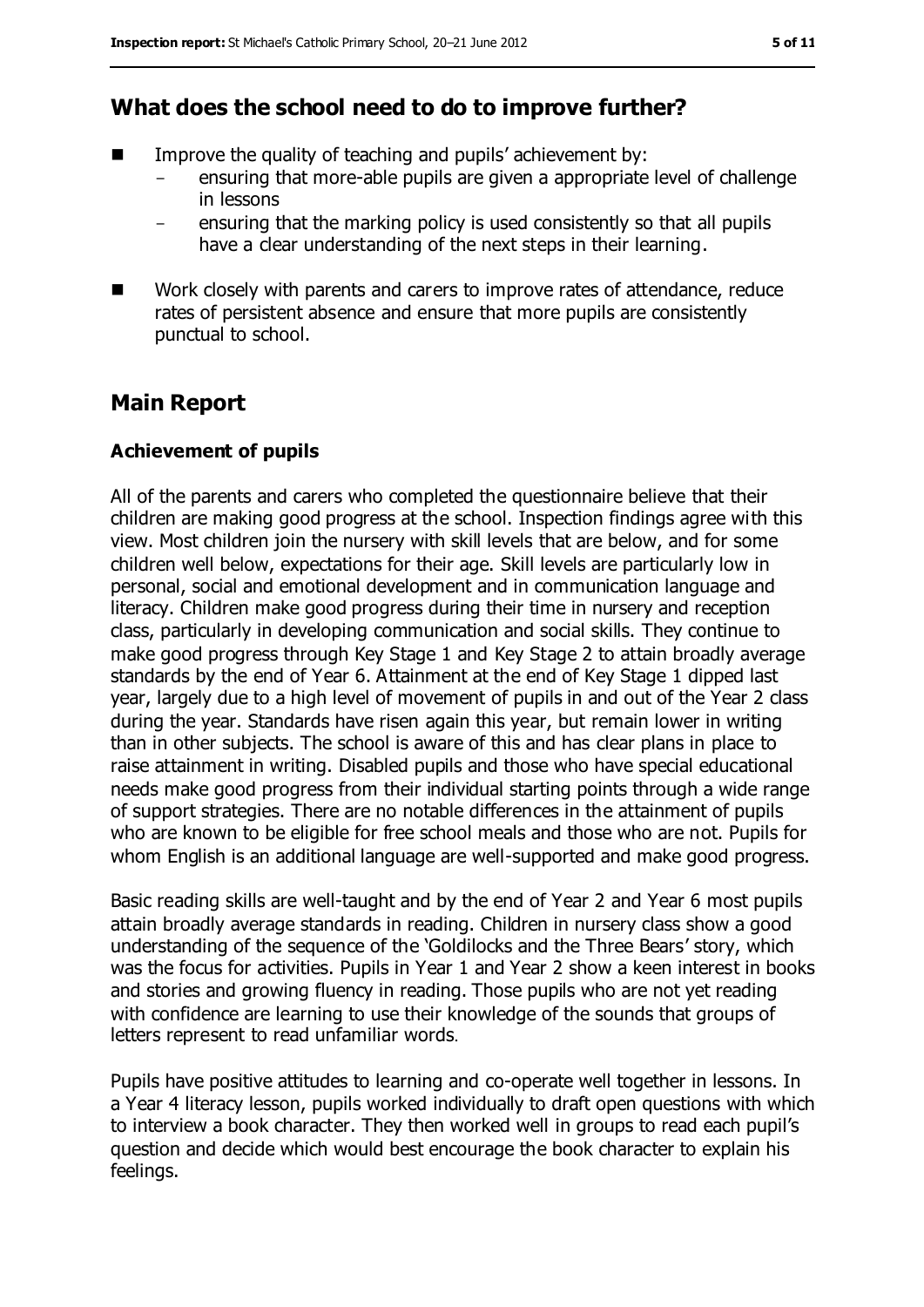#### **Quality of teaching**

The very large majority of parents and carers who responded to the inspection questionnaire agreed that their children are well-taught, and this view is supported by inspection evidence. Good teaching was observed in most lessons. Lessons are typically well-paced, with clear explanations and effective questioning. Teachers have mainly high expectations of pupils. In a Year 2 mathematics lesson, pupils' problemsolving skills were effectively developed through very clear explanations and use of challenging subtraction problems to extend more-able pupils' understanding. In a Year 6 lesson, good pace and use of a game in the lesson introduction ensured that pupils effectively reinforced and developed their understanding of multiples of 7. Where teaching is good, adults enthuse and motivate pupils well. In a Year 4 lesson, a discussion about how the main character in a story may have felt is brought to life as the teacher acted out what the character might have said.

Children in the Early Years Foundation Stage respond well to effective questioning during their self-chosen play. They decide which is the 'biggest', 'smallest' and 'medium-sized' bowls and use the appropriate vocabulary to describe this. They show imagination as they act out a story using different-sized soft toys. Early reading skills are well-taught as pupils in the Early Years Foundation Stage and Key Stage 1 engage in regular sessions to reinforce their knowledge of the sounds that letters make to build words.

In a few lessons where teaching is satisfactory, tasks do not provide sufficient challenge for more-able pupils. In Years 5 and 6 marking generally gives pupils clear guidance about their next steps in learning. This is not consistent throughout the school, as in other year groups guidance is less clear and pupils are unsure of the targets for their next steps in learning. The progress of disabled pupils and those with special educational needs is carefully tracked and effective support provided to ensure their good progress in lessons.

#### **Behaviour and safety of pupils**

The school has worked hard to reduce the higher than average rate of persistent absence. Although there has been a reduction in this rate, it remains high, which has an impact on overall attendance rates. A very small minority of pupils are regularly not punctual to school, but this is more pronounced in Year 1. These issues have a negative impact on the learning and sustained progress of some pupils. The school has recognised this and is taking steps to tackle the problem.

Almost all parents and carers who responded to the questionnaire said that their child feels safe in school and most thought there was a good standard of behaviour in the school. Inspection findings agree with this view. Pupils respond well to the high expectations for their good behaviour and this makes a positive contribution to their learning. They listen well and co-operate with others during lessons, which promotes their good progress and their social and moral development. Pupils have a good understanding of what is meant by bullying and say that instances are rare and dealt with swiftly. The school manages the behaviour of a small number of pupils with behavioural, emotional and social difficulties well. Pupils show positive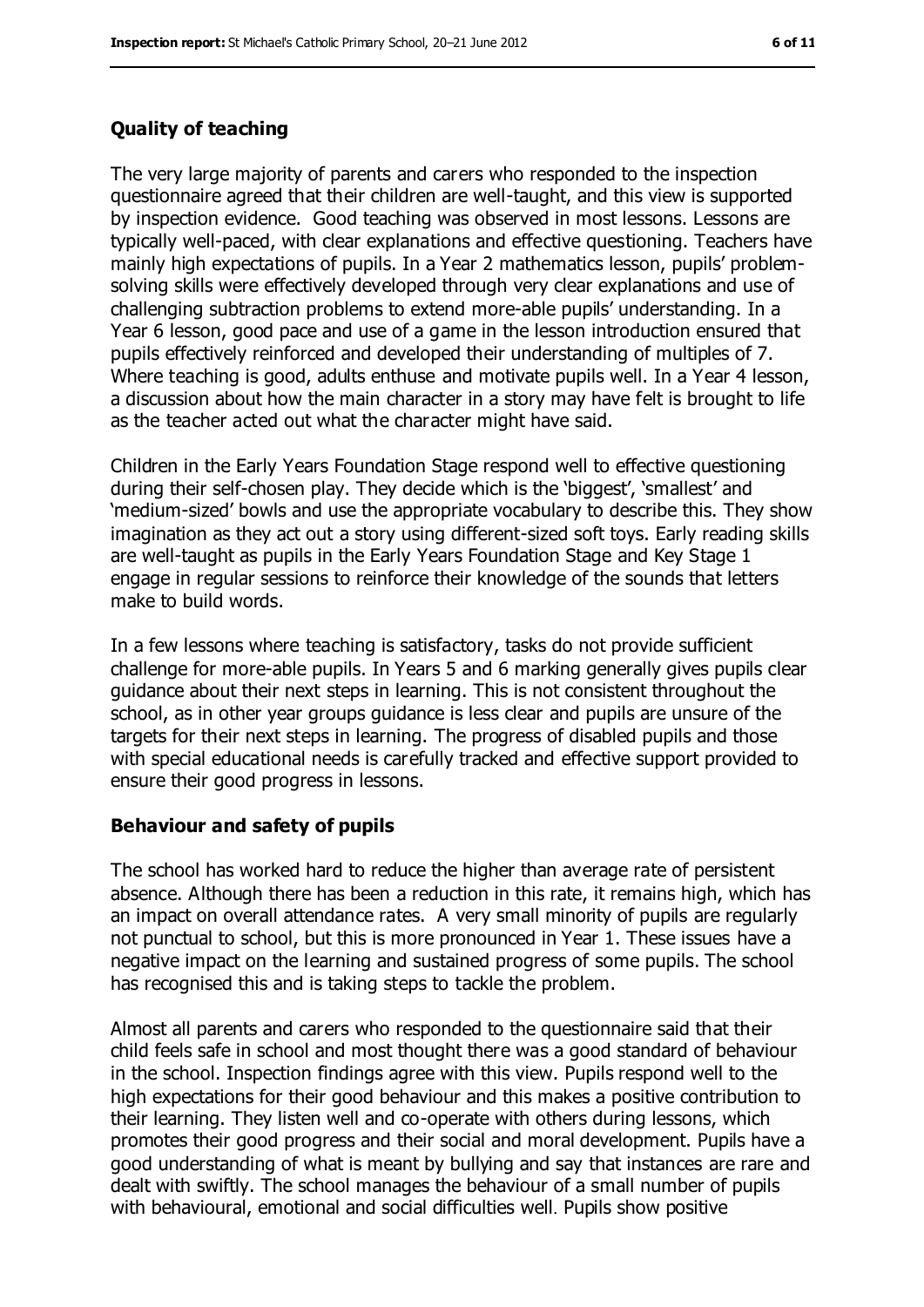relationships with adults and each other during breakfast-club and behave well. Behavioural records and discussions with pupils indicate that pupils' good behaviour over time is sustained. Pupils say they feel safe in school and can identify factors which may make them feel less safe, for example when they were aware of a gap in the school outer fencing which has since been repaired.

#### **Leadership and management**

The headteacher, well-supported by the senior leadership team, ensures that pupils make good progress during their time at the school and achieve well. Monitoring and evaluation of teaching is effective in ensuring that most teaching is of good quality. Since the last inspection, some senior leaders have undertaken professional development in leadership skills. As a result, some aspects of leadership and management have improved. Systems for monitoring and tracking of pupils' progress have developed and are more effective in ensuring that pupils who are lagging behind are given necessary support. For example, senior leaders recently identified that a group of Year 2 pupils was not on track to achieve expected levels in reading and so put in place support which ensured that all identified pupils attained expected levels in recent statutory tests. Leaders have worked well with partners, such as the education welfare officers, to bring about improvements to the rate of attendance and reduce persistence absence in recent years, and are working to bring about further improvement in this area. The accuracy of leaders' tracking of pupils' progress and their success in sustaining good levels of achievement show that there is good capacity for securing further improvements.

The governing body provides an effective level of challenge and support to the senior leadership. It has a good awareness of the strengths and weaknesses of the school. The governing body has recently played a key role in the development of succession planning necessitated by the imminent retirement of the current headteacher. Safeguarding systems follow recommended good practice and meet government requirements.

Pupils benefit from a balanced, well-planned curriculum. It meets the diverse needs of pupils successfully and promotes their spiritual, moral, social and cultural awareness well. The curriculum provides interesting experiences which encourage pupils to apply their skills. For example, Key Stage 2 pupils use their writing skills to produce scripts to be broadcast on a local radio show as part of a session working in partnership with a local community group. Equal opportunities are promoted well, and reflected in the inclusive and welcoming environment provided by the school for all pupils.

The school usually works well with parents and carers, who praise the level of communication they have with the school and the extent to which they are involved in promoting their children's learning. This positive partnership contributes well to pupils' good level of achievement.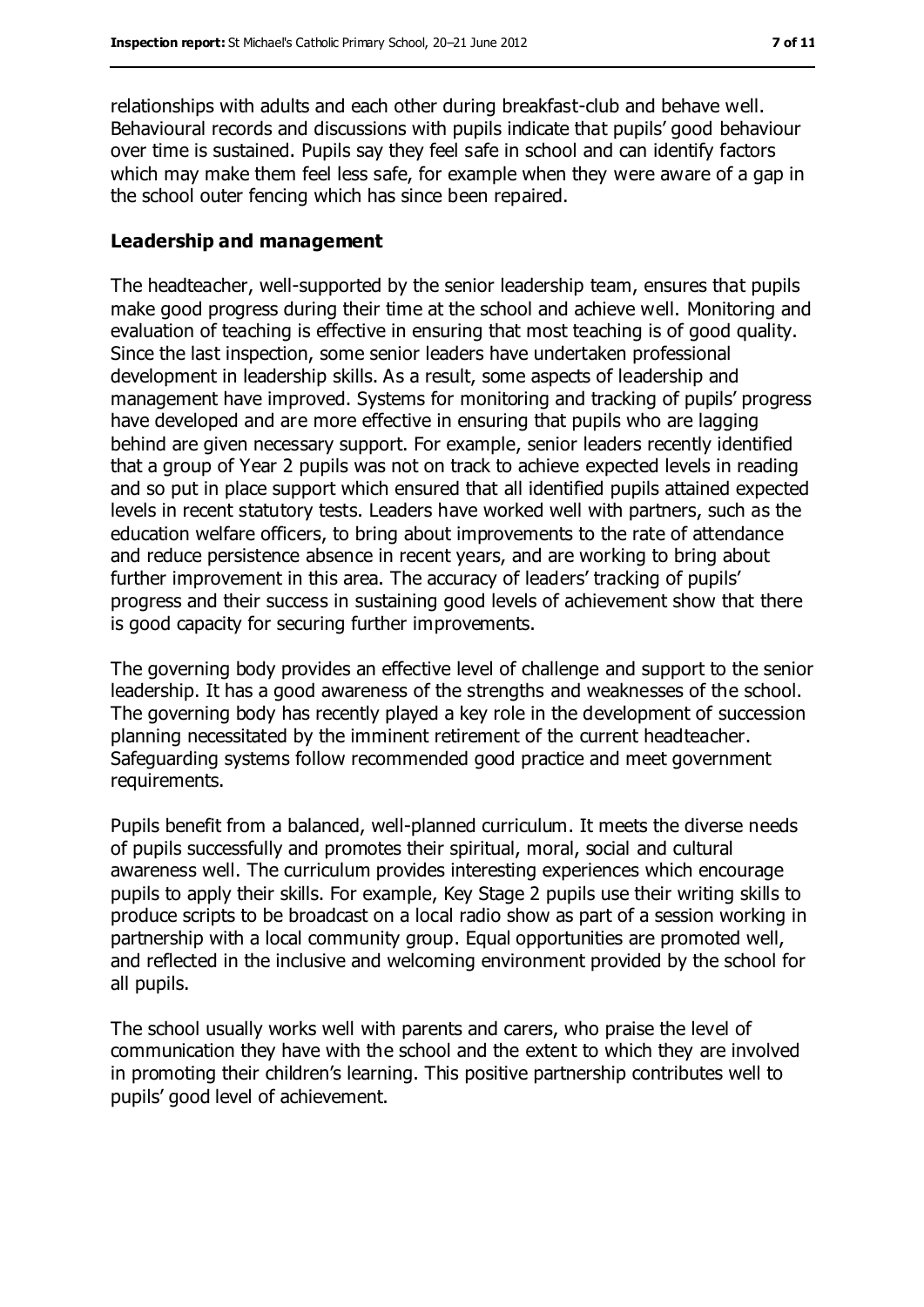# **Glossary**

## **What inspection judgements mean**

| Grade   | <b>Judgement</b> | <b>Description</b>                                                                                                                                                                                                            |
|---------|------------------|-------------------------------------------------------------------------------------------------------------------------------------------------------------------------------------------------------------------------------|
| Grade 1 | Outstanding      | These features are highly effective. An outstanding school<br>provides exceptionally well for all its pupils' needs.                                                                                                          |
| Grade 2 | Good             | These are very positive features of a school. A school that is<br>good is serving its pupils well.                                                                                                                            |
| Grade 3 | Satisfactory     | These features are of reasonable quality. A satisfactory school<br>is providing adequately for its pupils.                                                                                                                    |
| Grade 4 | Inadequate       | These features are not of an acceptable standard. An<br>inadequate school needs to make significant improvement in<br>order to meet the needs of its pupils. Ofsted inspectors will<br>make further visits until it improves. |

## **Overall effectiveness of schools**

|                       | Overall effectiveness judgement (percentage of schools) |       |                     |                   |
|-----------------------|---------------------------------------------------------|-------|---------------------|-------------------|
| <b>Type of school</b> | <b>Outstanding</b>                                      | Good  | <b>Satisfactory</b> | <b>Inadequate</b> |
| Nursery schools       | 54                                                      | 42    |                     |                   |
| Primary schools       | 14                                                      | 49    | 32                  |                   |
| Secondary schools     | 20                                                      | 39    | 34                  |                   |
| Special schools       | 33                                                      | 45    | 20                  |                   |
| Pupil referral units  | 9                                                       | 55    | 28                  |                   |
| All schools           | 16                                                      | $4^-$ |                     |                   |

New school inspection arrangements have been introduced from 1 January 2012. This means that inspectors make judgements that were not made previously.

The data in the table above are for the period 1 September to 31 December 2011 and represent judgements that were made under the school inspection arrangements that were introduced on 1 September 2009. These data are consistent with the latest published official statistics about maintained school inspection outcomes (see [www.ofsted.gov.uk\)](../../../AppData/Local/Microsoft/murraye/AppData/Local/Microsoft/Windows/Temporary%20Internet%20Files/Content.IE5/DIJN66W5/www.ofsted.gov.uk).

The sample of schools inspected during 2010/11 was not representative of all schools nationally, as weaker schools are inspected more frequently than good or outstanding schools.

Primary schools include primary academy converters. Secondary schools include secondary academy converters, sponsor-led academies and city technology colleges. Special schools include spe cial academy converters and non-maintained special schools.

Percentages are rounded and do not always add up exactly to 100.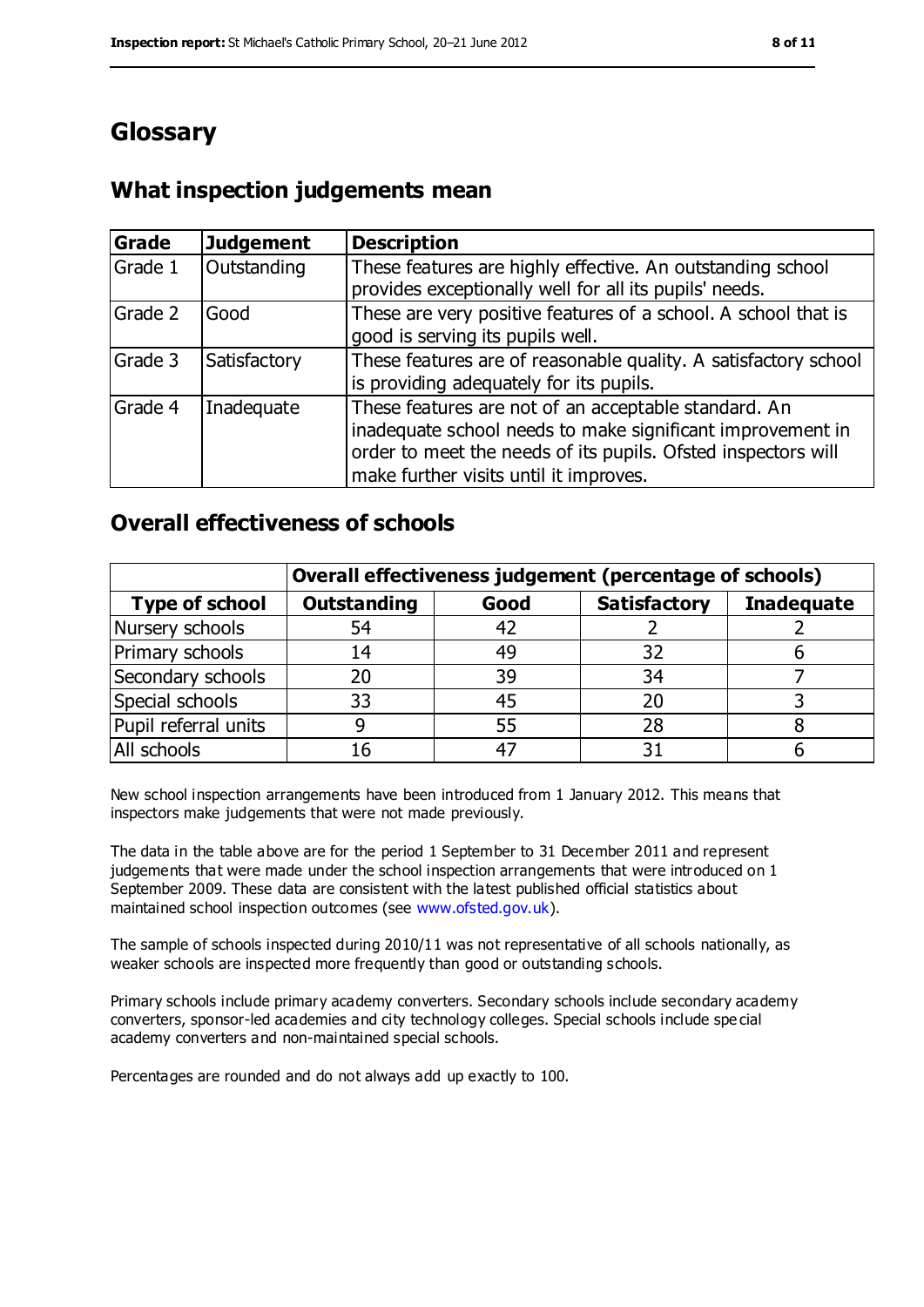| Achievement:                  | the progress and success of a pupil in their learning and<br>development taking account of their attainment.                                                                                                           |
|-------------------------------|------------------------------------------------------------------------------------------------------------------------------------------------------------------------------------------------------------------------|
| Attainment:                   | the standard of the pupils' work shown by test and<br>examination results and in lessons.                                                                                                                              |
| Attendance                    | the regular attendance of pupils at school and in lessons,<br>taking into account the school's efforts to encourage good<br>attendance.                                                                                |
| Behaviour                     | how well pupils behave in lessons, with emphasis on their<br>attitude to learning. Pupils' punctuality to lessons and their<br>conduct around the school.                                                              |
| Capacity to improve:          | the proven ability of the school to continue improving based<br>on its self-evaluation and what the school has accomplished<br>so far and on the quality of its systems to maintain<br>improvement.                    |
| Floor standards               | the national minimum expectation of attainment and<br>progression measures                                                                                                                                             |
| Leadership and<br>management: | the contribution of all the staff with responsibilities, not just<br>the governors and headteacher, to identifying priorities,<br>directing and motivating staff and running the school.                               |
| Learning:                     | how well pupils acquire knowledge, develop their<br>understanding, learn and practise skills and are developing<br>their competence as learners.                                                                       |
| Overall effectiveness:        | inspectors form a judgement on a school's overall<br>effectiveness based on the findings from their inspection of<br>the school.                                                                                       |
| Progress:                     | the rate at which pupils are learning in lessons and over<br>longer periods of time. It is often measured by comparing<br>the pupils' attainment at the end of a key stage with their<br>attainment when they started. |
| Safety                        | how safe pupils are in school, including in lessons; and their<br>understanding of risks. Pupils' freedom from bullying and<br>harassment. How well the school promotes safety, for<br>example e-learning.             |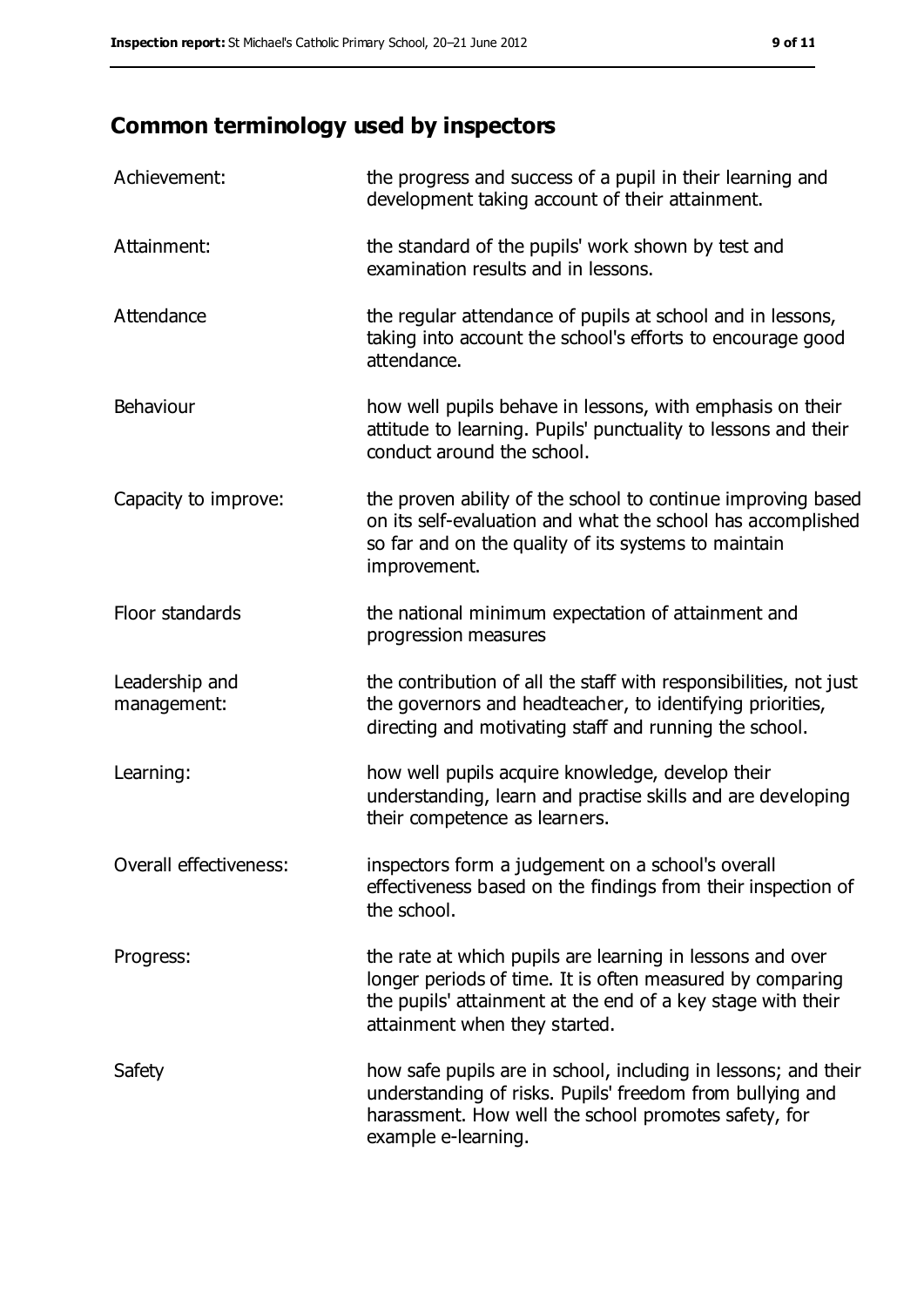**This letter is provided for the school, parents and carers to share with their children. It describes Ofsted's main findings from the inspection of their school.**



22 June 2012

Dear Pupils

#### **Inspection of St Michael's Catholic Primary School, Liverpool, L6 9DU**

Thank you for making us so welcome when we visited your school recently. We enjoyed visiting you in your lessons and talking to you. We were impressed by the way your school cares for you and how well you get on with each other and the other adults in your school. You told us that you enjoy your time in school.

We found that St Michael's is a good school. Your teachers make your lessons interesting and teach you well. You make good progress during your time in school. You behave well in lessons and around the school. For the school to become even better, we have asked the adults who run your school to:

- **EXECUTE:** give greater challenge in lessons to some of you who may find the work easy
- make sure that adults help you all to know what you have to do next to improve your learning
- make sure that you all attend school very regularly and come to school on time.

You can help by continuing to work hard and doing your best to help your parents and carers to bring you to school every day on time.

Yours sincerely

Elaine Murray Her Majesty's Inspector